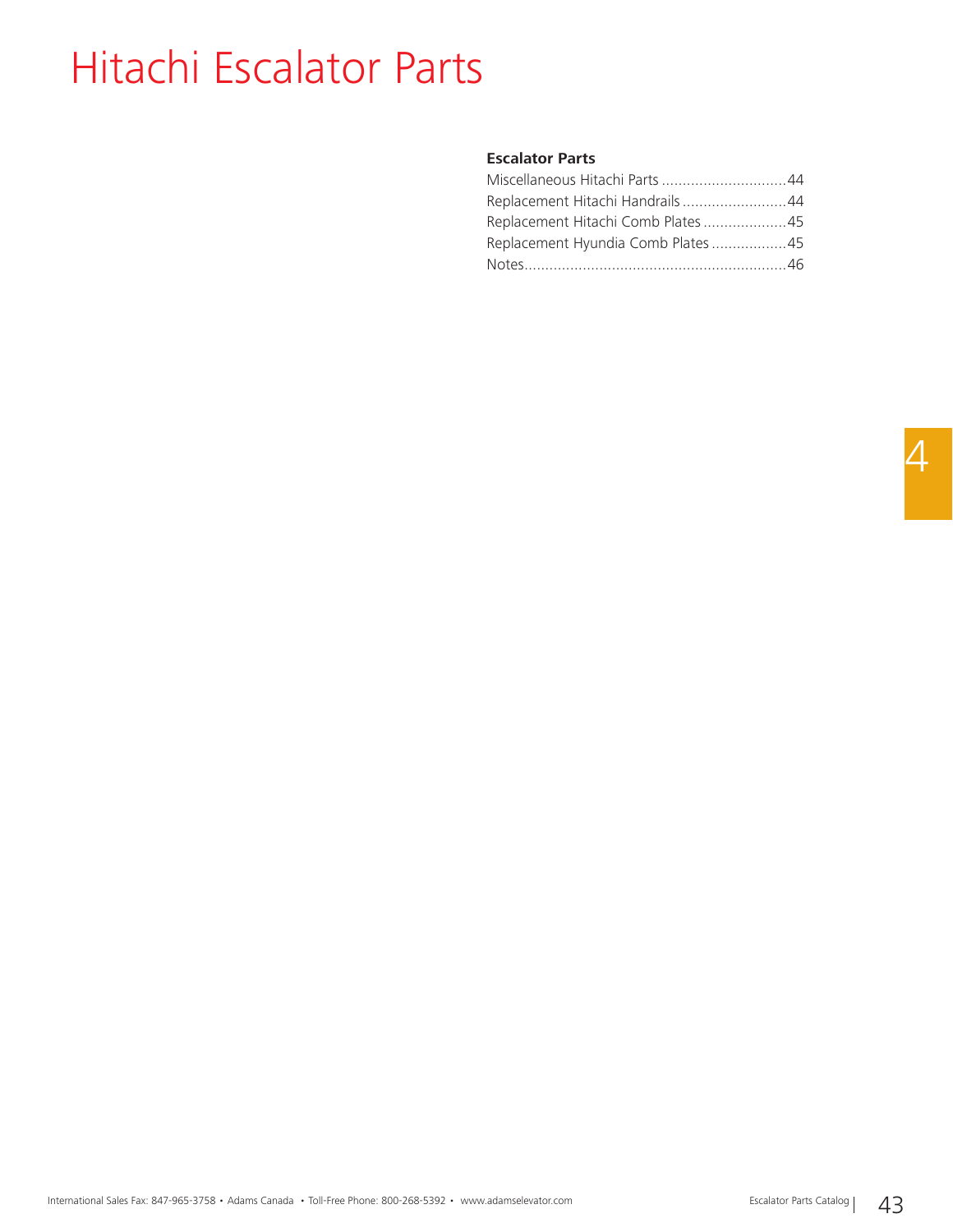# Miscellaneous Hitachi Parts



| <b>Part Number</b> | <b>Description</b>     |
|--------------------|------------------------|
| HT201723-2         | Gen I/O PCB (Elevonic) |

# Replacement for Hitachi Handrails



| <b>Part Number</b> | <b>Description</b>                                                                                      |
|--------------------|---------------------------------------------------------------------------------------------------------|
| <b>HF992</b>       | Hitachi, Extra Heavy-Duty Indoor/<br>Outdoor for Linear Drive Systems.<br>(Refer to no. 80NT to order.) |
|                    |                                                                                                         |

IMPORTANT NOTE: Our Otis Handrail Part Number OE993 can be used on some Hitachi escalators. Measure dimension r2 carefully before ordering.



NOTE: For information on the features/benefits of choosing Adams replacement handrails, how to measure escalator handrails, and how to coil escalator handrails, see pages 23 – 26.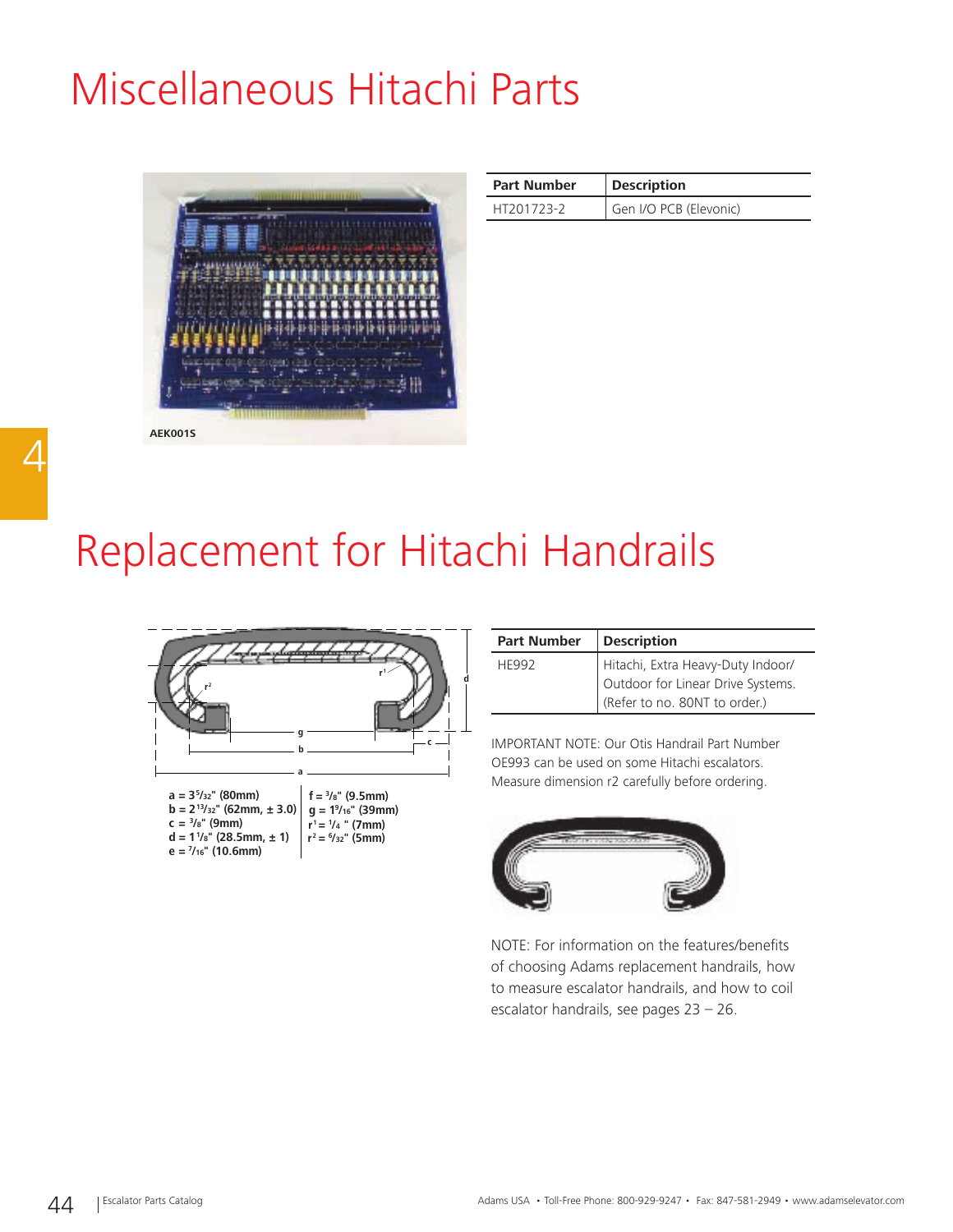# Replacement Hitachi Comb Plates



| <b>Part Number</b> | <b>Description</b>                           |
|--------------------|----------------------------------------------|
| HT-990-A           | Comb Plate, center section, yellow, 17 teeth |
| HT-990-F           | Comb Plate, left-hand, yellow, 19 teeth      |
| HT-990-Y           | Comb Plate, right-hand, yellow, 19 teeth     |

# Replacement Hyundia Comb Plates



| <b>Part Number</b> | <b>Description</b>         |
|--------------------|----------------------------|
| 655B013H04         | Comb Plate, right-hand     |
| 655B013H05         | Comb Plate, left-hand      |
| 655B013H06         | Comb Plate, center section |

NOTE: For safe riding, Adams recommends strongly that you replace any comb plate that has even one broken or missing tooth.